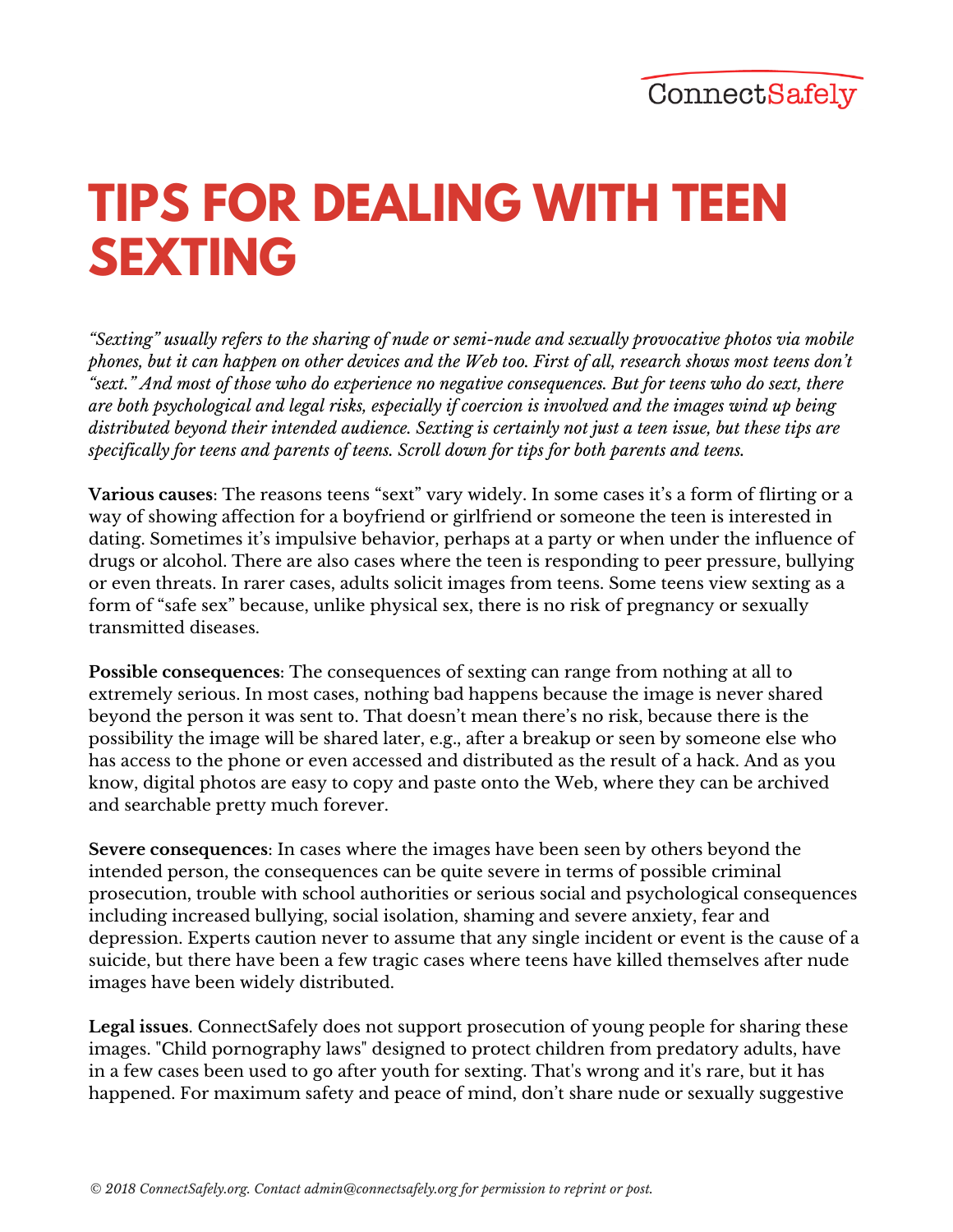photos of yourself or anyone else, especially if under 18. Again, it's increasingly rare, but there have been cases of teens being charged with producing and distributing child pornography, charges that, in a very small number of cases, have resulted in criminal prosecution and being put on a sex offender list. The owner of a phone or computer with nude photos of anyone under 18 stored on it could be charged with possession. If the photos go to someone in another state (which can happen really easily), there could be federal felony charges.

**Parents, talk with your kids** about sexting in a relaxed setting. Ask them what they know about it. Express how you feel in a conversational, non-confrontational way. For one thing, help them think about what it might feel like to have intimate photos of themselves forwarded to any number of peers by someone they thought they liked or trusted. A two-way dialog can go a long way toward helping your kids understand how to minimize legal, social and reputation risks. If they want to avoid the conversation, that's OK, have it anyway. Just don't expect it to last very long and be respectful of how they respond.

**The bottom line for everybody**: Stay alert when using digital media. Critical thinking about what we upload as well as download is solid prevention, and prevention in this case is the best protection by far.

We're not in a position to provide legal advice, but we can tell you that laws vary from state to state and *country to country, each jurisdiction enforces the law dif erently, and the applicable "child pornography" laws that are sometimes applied were written before sexting was "invented." With sexting, the same minor can be both perpetrator and victim when producing and sending photos of him or herself – a very tricky situation under current laws.*

## **Parents:**

- If your children have received any nude pictures on their phones, have them delete the photos. Your family doesn't want to run the risk of having what could be deemed "child pornography" on any of its devices.
- The next most important thing is to have the calm, supportive conversation we mention above, if you haven't already, and learn as much as you can about the situation – for example, if they forwarded any images and why and what they think about the motives behind the incident. Talk about the possible psychological and legal impacts.
- Consider talking with other teens and parents involved, and possibly your child's school, based on what you've learned, but keep your child informed and involved. Every case is unique and contextual, but if your child's involved, so is his or her social life and emotional wellbeing.
- Consider very carefully whether or not to involve the school. Some schools have mandatory reporting requirements, which could mean that any case they hear about has to go to law enforcement, which could turn an already hard lesson into long-term pain.
- Consider seeking help from a therapist or counselor if a sexting incident causes you to be concerned about the mental health of your child or is causing stress, anxiety or depression for the child or family members or other people in the child's life.